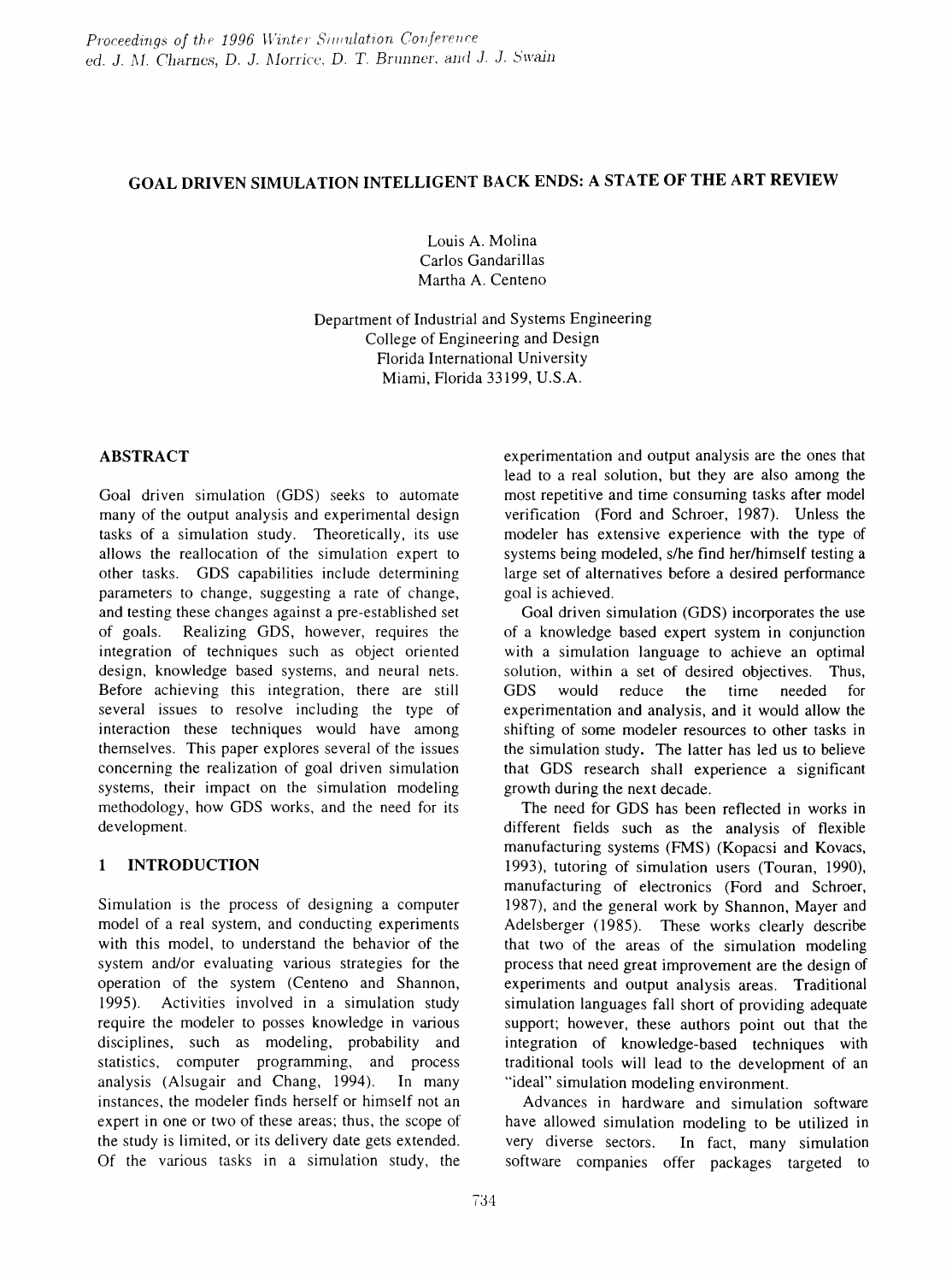specialized areas within industry. However, such expansion has not been paralleled by similar advancements in automated output analysis (Centeno and Shannon, 1995). It is not until

recently that some simulation packages have begun to include capabilities for the analysis of data the simulation model uses and/or produces.

In Section two, we discuss some of the reasons why GDS is needed. In Section 3, we review various research efforts in this area and discuss a framework that we believe contains the minimum elements required for a ODS simulation system. In Section 4, we discuss the impact that ODS development will have on the simulation modeling methodology itself.

## 2 THE NEED FOR GDS

To better understand the need for GDS, it is necessary to first understand what the current simulation methodology can do. In this context, simulation modeling is a process that involves the designing, building, verification, and validation of a model, with which the modeler will experiment to explore a variety of *"what-if'* scenarios. Simulation can provide estimates for a variety of measures of performance, and it can evaluate the effects of changes to the operating conditions. However, traditional simulation modeling methodology can not optimize, it can not describe or deal with system characteristics that have not been previously described to it, and it can not solve problems just provide information from which solution may be inferred. Thus, it is clear that the power of this technique could greatly benefit from technique that will enable it to optimize and seek automatically for solutions.

The GDS philosophy offers a framework in which a variety of data modeling and knowledge managing techniques could be incorporated. GDS will search for the appropriate set of inputs that would yield measures of performance within a desired interval; thus, enabling simulation optimization. The GDS approach is only restricted by the knowledge contained in the knowledge base. Further, under GDS, the simulation environment would automatically run multiple alternatives, over a wider search space, using smarter search techniques, while taking into consideration the objectives of the study. Thus, the model user will have appropriate support when doing the analysis of several alternatives to obtain trends or patterns of the system's performance.

GDS also requires that domain knowledge be part of the knowledge base. This knowledge enables the GDS to support the modeler even when the complexity of the system under study grows because it will guide him or her on how to modify parameters to achieve desired goals.

In summary, the need for the GDS approach is paramount because

- $\checkmark$  traditional simulation methodology can not optimize.
- the complexity of simulated systems has grown.
- $\checkmark$  solutions tend to be dependent on the expertise of the model user.

Current commercial simulation languages do not support optimization methodologies based on domain knowledge that relieves the analyst from multiple scenarios. SimRunner©, a package that works with ProModel, performs optimizations on models for this language (Akbay, 1996). However, this is not domain knowledge based search, but statistical searches over a multidimensional parameter field. In this sense, the package falls short from providing the user with a pseudo-intelligent search.

Similarly, other packages such as SIMAN/ARENA support only tools that aid the analyst in performing the study of each scenario. However the capability of creating an integrated model and knowledge base is not found in the current versions. GPSS and AUTOMOD excel in other areas but fall short in the optimization process.

## 3 GOAL DRIVEN SIMULATION

In traditional simulation analysis, the user conducts experiments by varying inputs to the model or by changing the model itself. On the other hand, goal driven simulation (GOS) drives itself to achieve a set of desired goals (Shannon and Prakash, 1990). Under GOS, the user inputs the simulation model, its capabilities, his priorities, and goals of the simulation study. Goals are the desired value(s) for one or more of the systems measures of performance. Target values to be met may include average time in the system, resource utilization, and average number in queue. GOS would determine what parameters should be changed, and test these parameters, to ensure that they lead to the desired goals.

Research in the area of goal driven simulation has focused on two major areas. These are 1) building new simulation systems altogether, and 2) building hybrid systems. The first area calls for a redefinition and expansion of the simulation modeling methodology to incorporate the strengths of other disciplines such as artificial intelligence (AI); however, in many instances, the resulting simulation system has re-invented the wheel in the sense that they have had to duplicate what traditional simulation packages do well in order to attain minimal value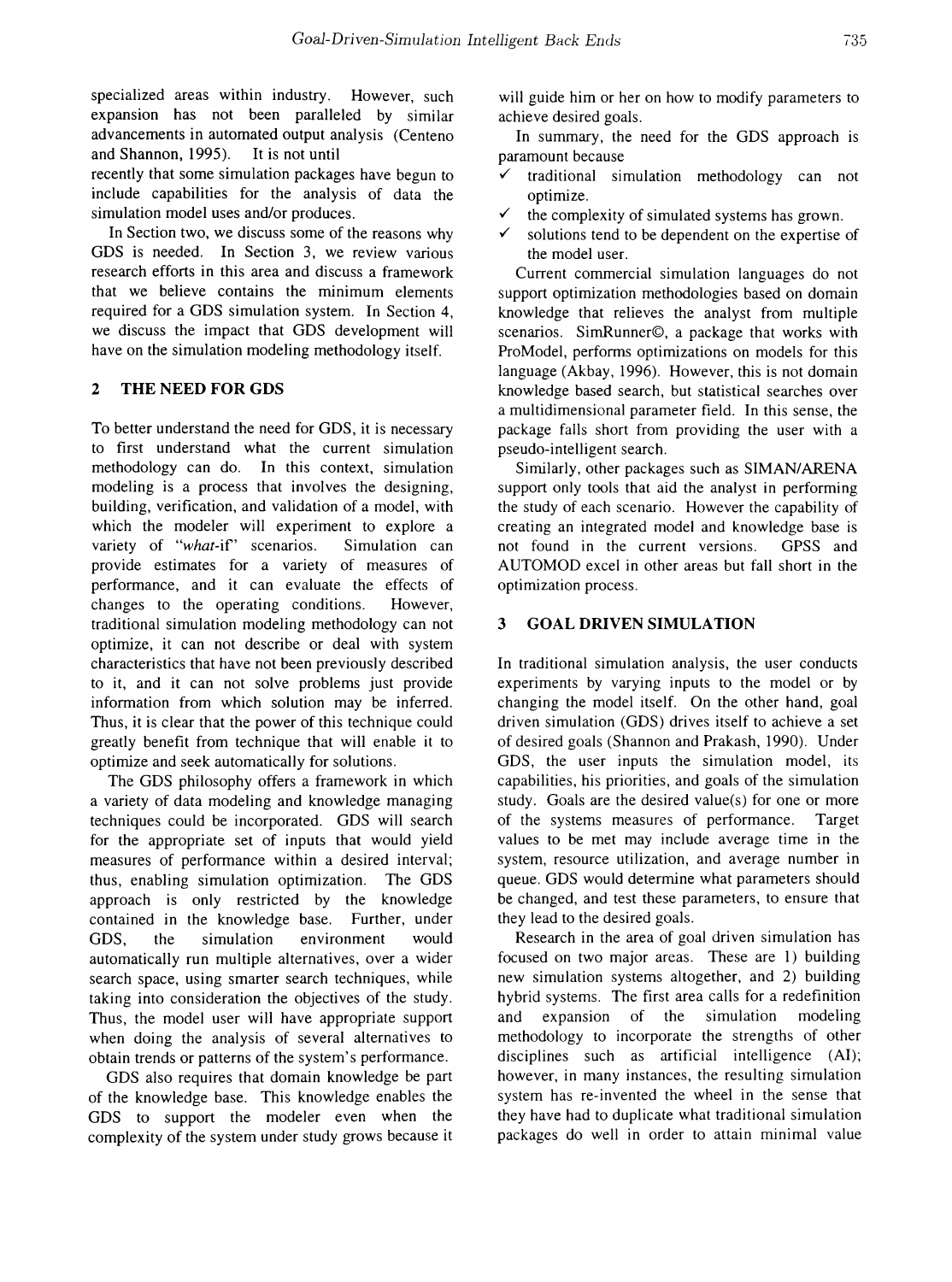added. This situation has been mostly caused by the incompatibility of AI-based tools with more traditional programming languages. Fortunately, software developments are taking us to a point in which robust AI-based tools can truly be combined with powerful traditional simulation languages.

The second area has seen a little bit more success because it calls for the addition of modules to traditional simulation packages, so as to have a simulation modeling environment that operates under the ODS philosophy.

The addition of intelligent back-ends (IBE) responsible for assessing the outputs of the simulation model against the user-provided goals seems to be a very promising alternative for ODS (Shannon and Prakash, 1990). Such back ends could operate in one of two ways:

- *Series:* The IBE is triggered as soon as the simulation model has finished generating the data of the first experiment. Then, the IBE assesses such output against the goals. If the outputs fall within the prescribed range, then the experiment is complete; otherwise, the IBE will utilize its knowledge base to decide how to modify the input parameters, so as to steer the simulation model towards the desired goal. Once the model provides new outputs, the IBE repeats the process for as long as needed.
- *Parallel:* Both the back end and the simulation model are running simultaneously. The simulation model produces a series of traces from which estimates for the measures of performance are continuously updated. The IBE is attentive to such estimates and, as soon as it can determine that the values of these estimates are heading outside the target, it will halt the simulation run, modify the input parameters, and re-start the simulation run.

In both cases, the IBE should have the capability of recognizing a situation where the goal(s) can not be met, no matter how the IBE changes the input parameter set, so as to avoid for the process falling in an "infinite loop."

In the parallel mode, the ODS environment must be capable of on-line triggering of the inference engine of the IBE at strategic points in time. The simulation model would still process events using the *next-event* time advance approach, but it will have a *special* event (that occurs at "some" points in time) which call the IBE engine right before the simulation clock is advanced. Thus, allowing for an *on-line* modification of input parameters (Farimani-Toroghi

and Peck, 1990)

The evolution of expert systems tools has made it possible to embed knowledge-based systems (KBES) into other software. Similarly, data and knowledge representation techniques have also advanced (e.g. object oriented concepts are readily available in many languages). These advancements make the second of the two areas of GDS more promising. In fact, these advancements should help us move forward from the efforts preceding GDS (such as that by Bengu and Haddock (1986), Haddock and O'Keefe (1990) ) to fully functional GDS environments.

It is worth noting, however, that at the heart of GDS is the incorporation of analysis and optimization techniques that are glued in such a way that the IBE evaluates various alternatives and relates them to the study objectives. Tompkins and Azadivar (1995) propose the use of genetic algorithms to solve the optimization of some simulation models.

Based on our previous discussion, a GDS system is formed by three main components: 1) A knowledgebased expert system, 2) an *open* simulation language, and 3) an object oriented programming language. Each component is composed of a various modules depending on its role of each component. Figure 1 gives a schematic representation of a ODS framework.

The simulation language for such a system would be preferably an object oriented system. This allows the description of the different parts of the model by means of properties that can be easily modified. This allows tangible changes in the representation of the system by removing and adding complete objects (Farimani-Toroghi and Peck, 1990). Among existing simulation languages, SIMAN and SLAM have proven to be capable of interacting with external tools (Ford and Schroer, 1990). However, with the advent of shared platforms and enhanced communications protocols, most software developed using object oriented design and an object oriented programming language (OOPL) would be able to be linked to other packages.

The contents of the KBES include historical runs, priority rules, statistical knowledge, capability rules, and model representations. These modules can be defined as follows

*0" Historical runs* enable the collection of historic information of the system. The results from the modification of parameters and the output from the simulations are transformed into information expressed as cause-and-effect rules that could be use in later consultations.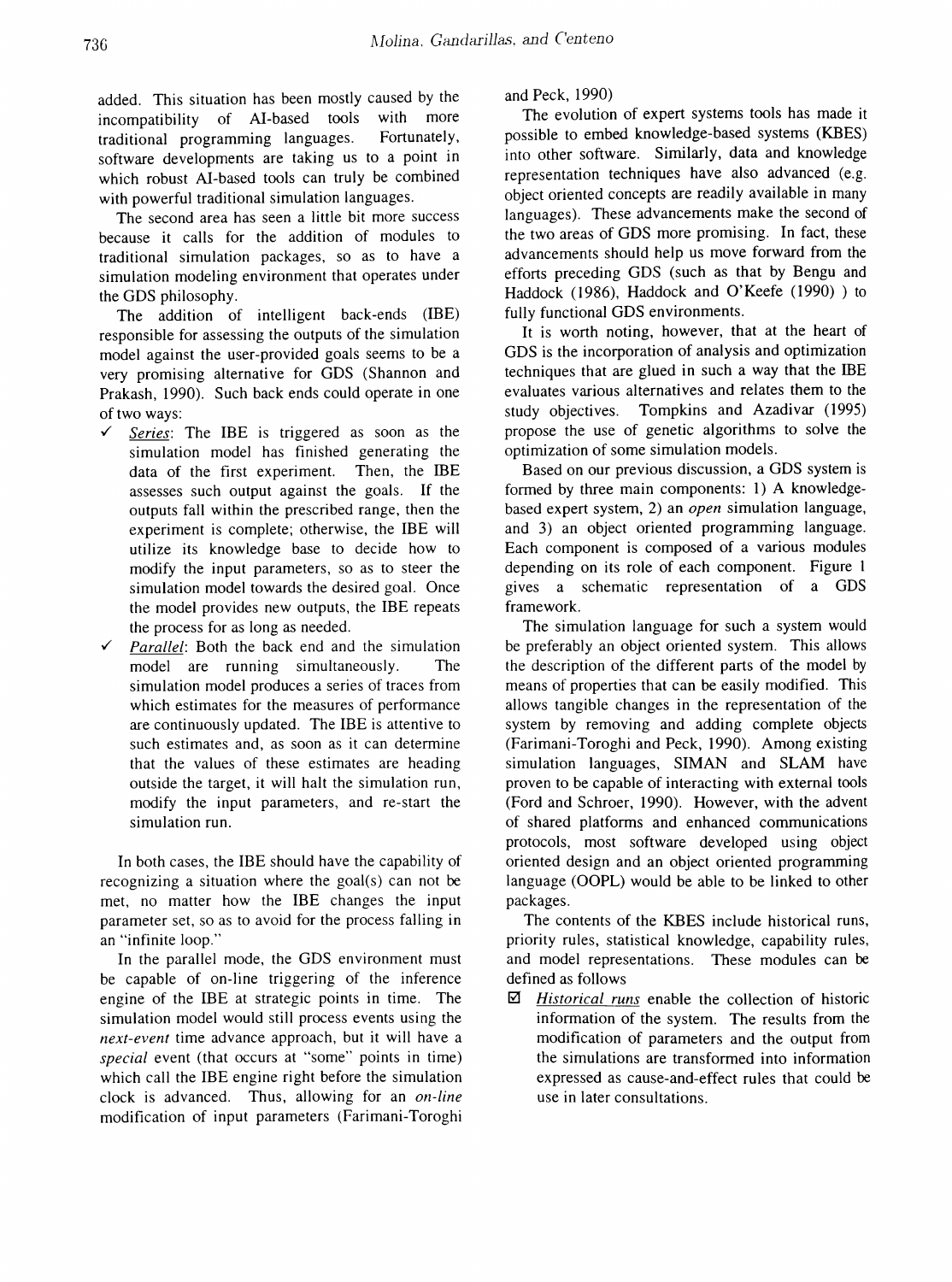

Figure 1: Proposed Framework for a GDS System

- $\overline{2}$  *Priority rules* bound the search space according to a user given ranking of the input parameters. For example, a priority rule could guide the IBE to maximize the utilization of cheaper resources before increasing the capacity of the more expensive ones.
- *Statistical Knowledge* is needed to assess the closeness of outputs to the target, as well as to identify the changes required.
- **Ø** *Capability rules*, or system capacity rules, define the allocation schemes of available system resources. These type of rules limits the search space to values that are realistic to the system under study.
- IiI *Model representations* describe the model in terms of operational rules, including precedence relationships, entity flows, and any physical constraints fixed to the system. Works in this area include that by Benjamin et al. (1994) and Farimani-Toroghi and Peck (1990). The first work presents the application of an Air Force module call IDEF3 where descriptions of the

model were successfully captured. The second work uses the production rule schema to represent some of the operational characteristics of the system.

Under GDS, the process is initiated by the user who seeks to satisfy a goal, bound by the restrictions previously encoded in the knowledge base. A model of the system is coded in the simulation language. It is then verified and validated. The goal requirements are passed to the knowledge base, which in turn would be accessed by the KBES to generates the model's parameters. These parameters are fed to the model via the 00 user interface, and the simulation runs are triggered. Once this is obtained, runs can be executed to determine if the goals have been met. The historical component stores the results of the different runs in order to base the decision making process on actual performance of the model under different parameter settings. This removes the analyst from a great deal of repetitive calculation.

The use of a reasoning mechanism in GDS provides several advantages. The use of model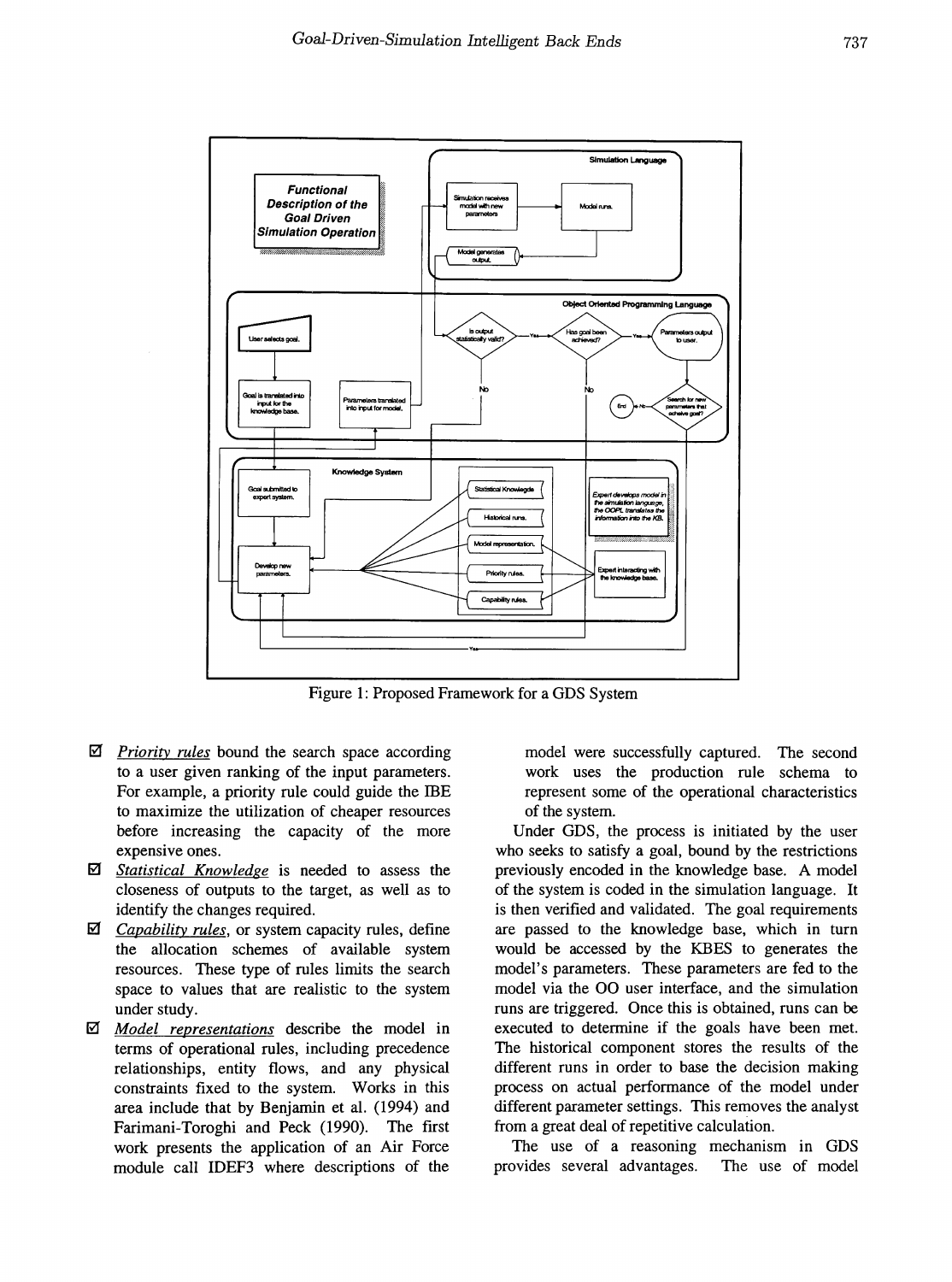specific information can describe the model using cause and effect relationships that relate the inputs to the outputs of the model. These inputs can then be manipulated to obtain a goal. The use of this approach, is what differentiates GDS from statistical methodologies or exhaustive studies of different scenarios.

# 4 IMPACT OF GDS ON THE SIMULATION METHODOLOGY

The simulation modeling methodology as described by Banks et al. (1996) would undergo a fundamental change if GDS were to be implemented. The study of several modified models would no longer be necessary to obtain the desired parameters. By avoiding the output analysis, and driving the simulation intelligently to the optimum scenario, there is no longer need for excessive hours of computational effort. The steps in a simulation study that would be impacted are experimental design and analysis of outputs.

## 4.1 The Experimental Design Stage

Under the experimental design stage, the user will not need to test the alternatives that possibly satisfy the desired goal. Instead, the user would input the goal and the system will provide a solution, or solutions, that satisfy the goal. Before any runs can be made, the interface would translate these goals into input for the KBES, which will establish what measures of performance need to be tracked to initiate the search towards the goal. This will initiate the search for a valid solution based on the information in the knowledge base. No longer will the model user be confronted with the situation in which a complete set of production runs are done just to find out during the analysis stage that a variable was left out of the data collection process.

## 4.2 Production Runs and Analysis

After the model is run, and given that the results of the model are statistically significant,, the outputs are analyzed and compared to the goal. If they meet or exceed the requirements of the goal, they are reported to the user. The user may then decide to have the system search for other parameters which yield the desired goal. In the case where the goal has not been achieved, the information is translated into historical knowledge for the expert system, triggering a new search for parameters. The new parameters are integrated into the simulation model for new runs to be performed.

## 4.3 The new role of the simulation model

The use of GDS not only will improve the cycle for studies, but will also change the notion of the model as a disposable entity. By creating a framework around the model, it becomes a dynamic entity. It will be allow modifications that are reflected in the knowledge base. This provides a tool that can continuously be monitored to reflect the performance of the real system. As changes in the parameters are varied, the system will provide feedback on expected performance. The investment in such a system will also allow the users to modify any physical representation of the model, that may be planned in the future.

## 5 SUMMARY

GDS are geared towards minimizing the need of human interaction during the analysis of output information; thus, reducing the risk of error. The traditional simulation methodology requires the analyst to perform what-if analysis. This trial and error approach requires the user to perform repetitive tasks such as statistical analysis of output. The focus of the modeler is shifted from the statistical output analysis to capability analysis. Capability analysis would encompass the study of all possible values for the assignment of resources within the system. In addition, users other than the modeler would have access to a system that would yield answers to "whatif' questions, without requiring from them an indepth technical knowledge to develop a complete simulation study.

However, to realize GDS, further research is needed in the areas of classification of the types of systems to simulate, domain knowledge acquisition, and the integration of heterogeneous tools that may be rooted in heterogeneous platforms.

## REFERENCES

- Alsugair, A. and D. Y. Chang. 1994. A Goal Driven Approach to Discrete Event Simulation. In *Proceedings of the First Congress Held in Conjunction with A/E/C Systems.* 1: 515-522.
- Akbay, K. 1996. Using Simulation Optimization to Find the Best Solution. IIE Solutions. 28(5):24-29.
- Banks, J., J. S. Carson, II, and B. L. Nelson. 1996. *Discrete-Event System Simulation.* New Jersey: Prentice Hall.